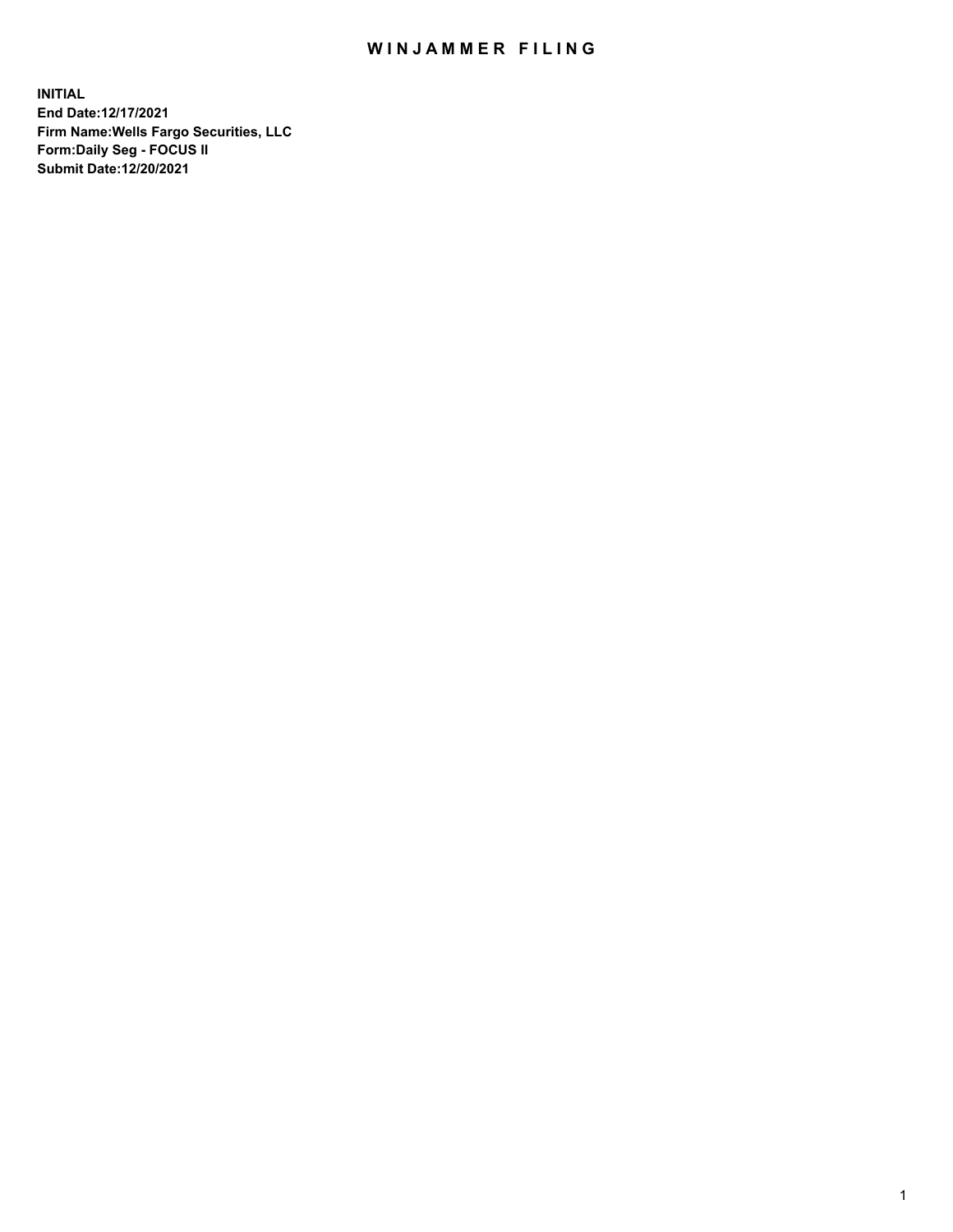**INITIAL End Date:12/17/2021 Firm Name:Wells Fargo Securities, LLC Form:Daily Seg - FOCUS II Submit Date:12/20/2021 Daily Segregation - Cover Page**

| Name of Company                                                                                                                                                                                                                                                                                                                | <b>Wells Fargo Securities LLC</b>                          |
|--------------------------------------------------------------------------------------------------------------------------------------------------------------------------------------------------------------------------------------------------------------------------------------------------------------------------------|------------------------------------------------------------|
| <b>Contact Name</b>                                                                                                                                                                                                                                                                                                            | <b>James Gnall</b>                                         |
| <b>Contact Phone Number</b>                                                                                                                                                                                                                                                                                                    | 917-699-6822                                               |
| <b>Contact Email Address</b>                                                                                                                                                                                                                                                                                                   | james.w.gnall@wellsfargo.com                               |
| FCM's Customer Segregated Funds Residual Interest Target (choose one):<br>a. Minimum dollar amount: ; or<br>b. Minimum percentage of customer segregated funds required:% ; or<br>c. Dollar amount range between: and; or<br>d. Percentage range of customer segregated funds required between:% and%.                         | 115,000,000<br><u>0</u><br>0 <sub>0</sub><br>00            |
| FCM's Customer Secured Amount Funds Residual Interest Target (choose one):<br>a. Minimum dollar amount: ; or<br>b. Minimum percentage of customer secured funds required:%; or<br>c. Dollar amount range between: and; or<br>d. Percentage range of customer secured funds required between:% and%.                            | 30,000,000<br><u>0</u><br>0 <sub>0</sub><br>0 <sub>0</sub> |
| FCM's Cleared Swaps Customer Collateral Residual Interest Target (choose one):<br>a. Minimum dollar amount: ; or<br>b. Minimum percentage of cleared swaps customer collateral required:% ; or<br>c. Dollar amount range between: and; or<br>d. Percentage range of cleared swaps customer collateral required between:% and%. | 340,000,000<br><u>0</u><br>00<br>00                        |

Attach supporting documents CH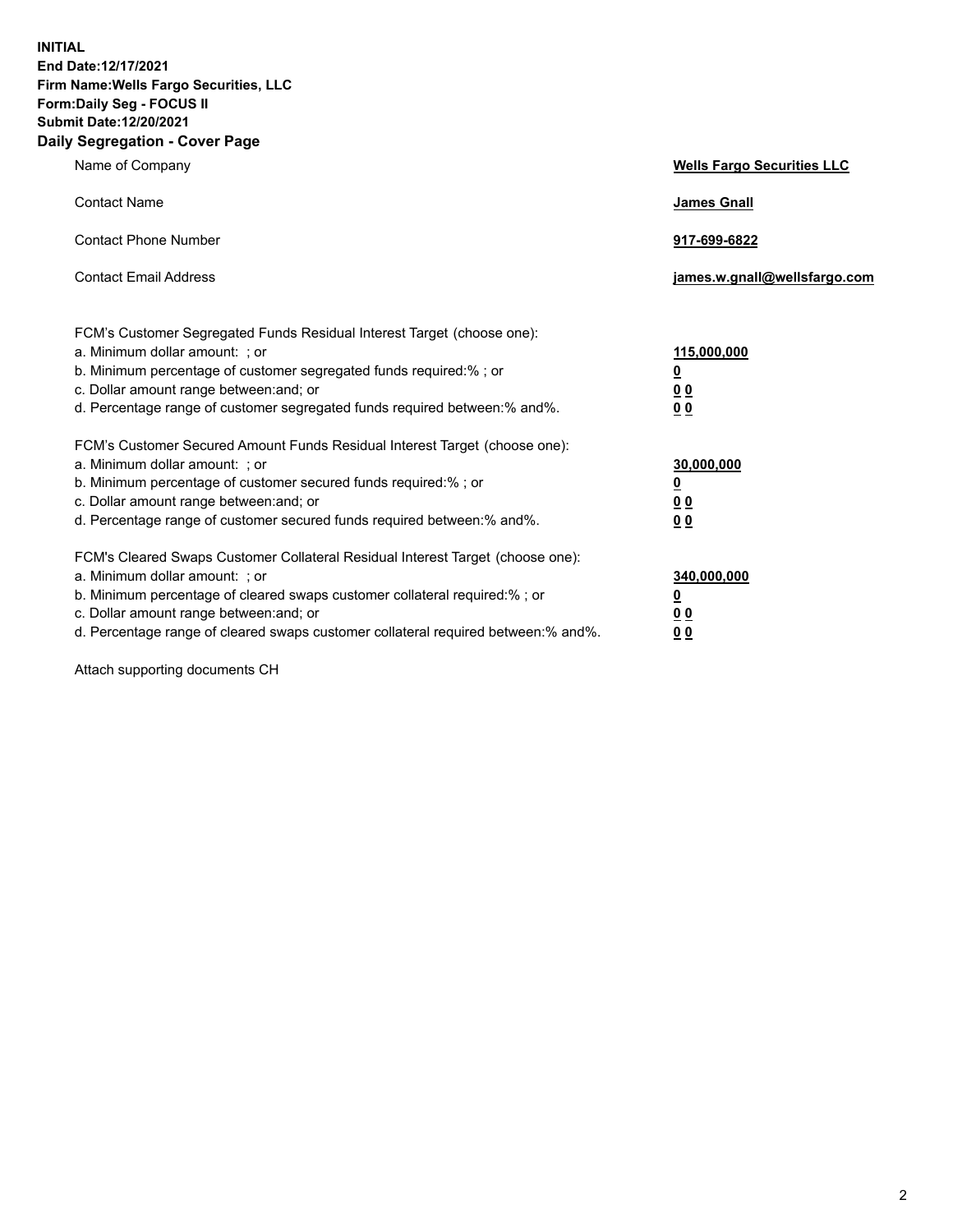**INITIAL End Date:12/17/2021 Firm Name:Wells Fargo Securities, LLC Form:Daily Seg - FOCUS II Submit Date:12/20/2021**

## **Daily Segregation - Secured Amounts**

|     | Foreign Futures and Foreign Options Secured Amounts                                         |                              |
|-----|---------------------------------------------------------------------------------------------|------------------------------|
|     | Amount required to be set aside pursuant to law, rule or regulation of a foreign            | $0$ [7305]                   |
|     | government or a rule of a self-regulatory organization authorized thereunder                |                              |
| 1.  | Net ledger balance - Foreign Futures and Foreign Option Trading - All Customers             |                              |
|     | A. Cash                                                                                     | 167,897,036 [7315]           |
|     | B. Securities (at market)                                                                   | 200,258,895 [7317]           |
| 2.  | Net unrealized profit (loss) in open futures contracts traded on a foreign board of trade   | 27,466,748 [7325]            |
| 3.  | Exchange traded options                                                                     |                              |
|     | a. Market value of open option contracts purchased on a foreign board of trade              | 3,143 [7335]                 |
|     | b. Market value of open contracts granted (sold) on a foreign board of trade                | $0$ [7337]                   |
| 4.  | Net equity (deficit) (add lines 1. 2. and 3.)                                               | 395,625,822 [7345]           |
| 5.  | Account liquidating to a deficit and account with a debit balances - gross amount           | 493,000 [7351]               |
|     | Less: amount offset by customer owned securities                                            | -492,361 [7352] 639 [7354]   |
| 6.  | Amount required to be set aside as the secured amount - Net Liquidating Equity              | 395,626,461 [7355]           |
|     | Method (add lines 4 and 5)                                                                  |                              |
| 7.  | Greater of amount required to be set aside pursuant to foreign jurisdiction (above) or line | 395,626,461 [7360]           |
|     | 6.                                                                                          |                              |
|     | FUNDS DEPOSITED IN SEPARATE REGULATION 30.7 ACCOUNTS                                        |                              |
| 1.  | Cash in banks                                                                               |                              |
|     | A. Banks located in the United States                                                       | 63,791,750 [7500]            |
|     | B. Other banks qualified under Regulation 30.7                                              | 19,962,567 [7520] 83,754,317 |
|     |                                                                                             | [7530]                       |
| 2.  | Securities                                                                                  |                              |
|     | A. In safekeeping with banks located in the United States                                   | 140,301,848 [7540]           |
|     | B. In safekeeping with other banks qualified under Regulation 30.7                          | 0 [7560] 140,301,848 [7570]  |
| 3.  | Equities with registered futures commission merchants                                       |                              |
|     | A. Cash                                                                                     | 54,838,759 [7580]            |
|     | <b>B.</b> Securities                                                                        | 79,964,977 [7590]            |
|     | C. Unrealized gain (loss) on open futures contracts                                         | -21,678,344 [7600]           |
|     | D. Value of long option contracts                                                           | 3,143 [7610]                 |
|     | E. Value of short option contracts                                                          | 0 [7615] 113,128,535 [7620]  |
| 4.  | Amounts held by clearing organizations of foreign boards of trade                           |                              |
|     | A. Cash                                                                                     | $0$ [7640]                   |
|     | <b>B.</b> Securities                                                                        | $0$ [7650]                   |
|     | C. Amount due to (from) clearing organization - daily variation                             | $0$ [7660]                   |
|     | D. Value of long option contracts                                                           | $0$ [7670]                   |
|     | E. Value of short option contracts                                                          | 0 [7675] 0 [7680]            |
| 5.  | Amounts held by members of foreign boards of trade                                          |                              |
|     | A. Cash                                                                                     | -30,175,451 [7700]           |
|     | <b>B.</b> Securities                                                                        | 170,064,051 [7710]           |
|     | C. Unrealized gain (loss) on open futures contracts                                         | <b>37,144,251</b> [7720]     |
|     | D. Value of long option contracts                                                           | $0$ [7730]                   |
|     | E. Value of short option contracts                                                          | 0 [7735] 177,032,851 [7740]  |
| 6.  | Amounts with other depositories designated by a foreign board of trade                      | $0$ [7760]                   |
| 7.  | Segregated funds on hand                                                                    | $0$ [7765]                   |
| 8.  | Total funds in separate section 30.7 accounts                                               | 514,217,551 [7770]           |
| 9.  | Excess (deficiency) Set Aside for Secured Amount (subtract line 7 Secured Statement         | 118,591,090 [7380]           |
|     | Page 1 from Line 8)                                                                         |                              |
| 10. | Management Target Amount for Excess funds in separate section 30.7 accounts                 | 30,000,000 [7780]            |

11. Excess (deficiency) funds in separate 30.7 accounts over (under) Management Target **88,591,090** [7785]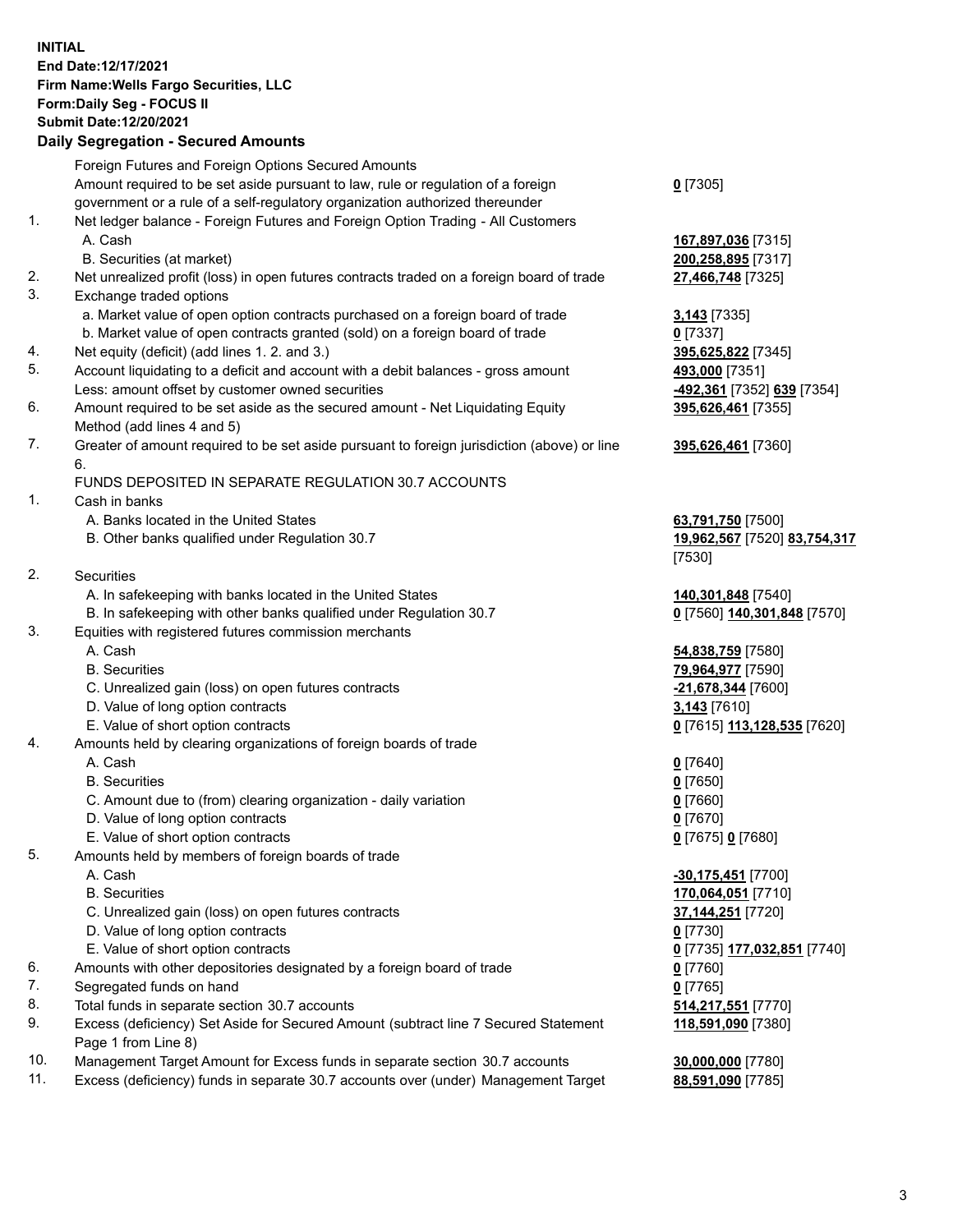**INITIAL End Date:12/17/2021 Firm Name:Wells Fargo Securities, LLC Form:Daily Seg - FOCUS II Submit Date:12/20/2021 Daily Segregation - Segregation Statement** SEGREGATION REQUIREMENTS(Section 4d(2) of the CEAct) 1. Net ledger balance A. Cash **2,508,546,516** [7010] B. Securities (at market) **2,119,697,564** [7020] 2. Net unrealized profit (loss) in open futures contracts traded on a contract market **901,912,491** [7030] 3. Exchange traded options A. Add market value of open option contracts purchased on a contract market **1,169,583,692** [7032] B. Deduct market value of open option contracts granted (sold) on a contract market **-1,157,690,132** [7033] 4. Net equity (deficit) (add lines 1, 2 and 3) **5,542,050,131** [7040] 5. Accounts liquidating to a deficit and accounts with debit balances - gross amount **123,529,313** [7045] Less: amount offset by customer securities **-117,713,313** [7047] **5,816,000** [7050]

- 6. Amount required to be segregated (add lines 4 and 5) **5,547,866,131** [7060] FUNDS IN SEGREGATED ACCOUNTS
- 7. Deposited in segregated funds bank accounts A. Cash **414,673,992** [7070]
	- B. Securities representing investments of customers' funds (at market)

C. Securities held for particular customers or option customers in lieu of cash (at market)

- 8. Margins on deposit with derivatives clearing organizations of contract markets A. Cash **2,515,219,037** [7100]
	- B. Securities representing investments of customers' funds (at market) **299,638,286** [7110]

C. Securities held for particular customers or option customers in lieu of cash (at market)

- 9. Net settlement from (to) derivatives clearing organizations of contract markets **76,017,595** [7130]
- 10. Exchange traded options A. Value of open long option contracts **1,169,583,692** [7132]
	- B. Value of open short option contracts **-1,157,690,132** [7133]
- 11. Net equities with other FCMs
	- A. Net liquidating equity **0** [7140]
	- B. Securities representing investments of customers' funds (at market) **0** [7160]
	- C. Securities held for particular customers or option customers in lieu of cash (at market)
- 12. Segregated funds on hand **0** [7150]
- 13. Total amount in segregation (add lines 7 through 12) **5,997,309,264** [7180]
- 14. Excess (deficiency) funds in segregation (subtract line 6 from line 13) **449,443,133** [7190]
- 15. Management Target Amount for Excess funds in segregation **115,000,000** [7194]
- 16. Excess (deficiency) funds in segregation over (under) Management Target Amount Excess

| <mark>414,673,992</mark> [7070] |  |
|---------------------------------|--|
| 560,169,230 [7080]              |  |
| <u>222,727,381</u> [7090]       |  |
|                                 |  |
|                                 |  |

**1,896,970,183** [7120]

**0** [7170]

**334,443,133** [7198]